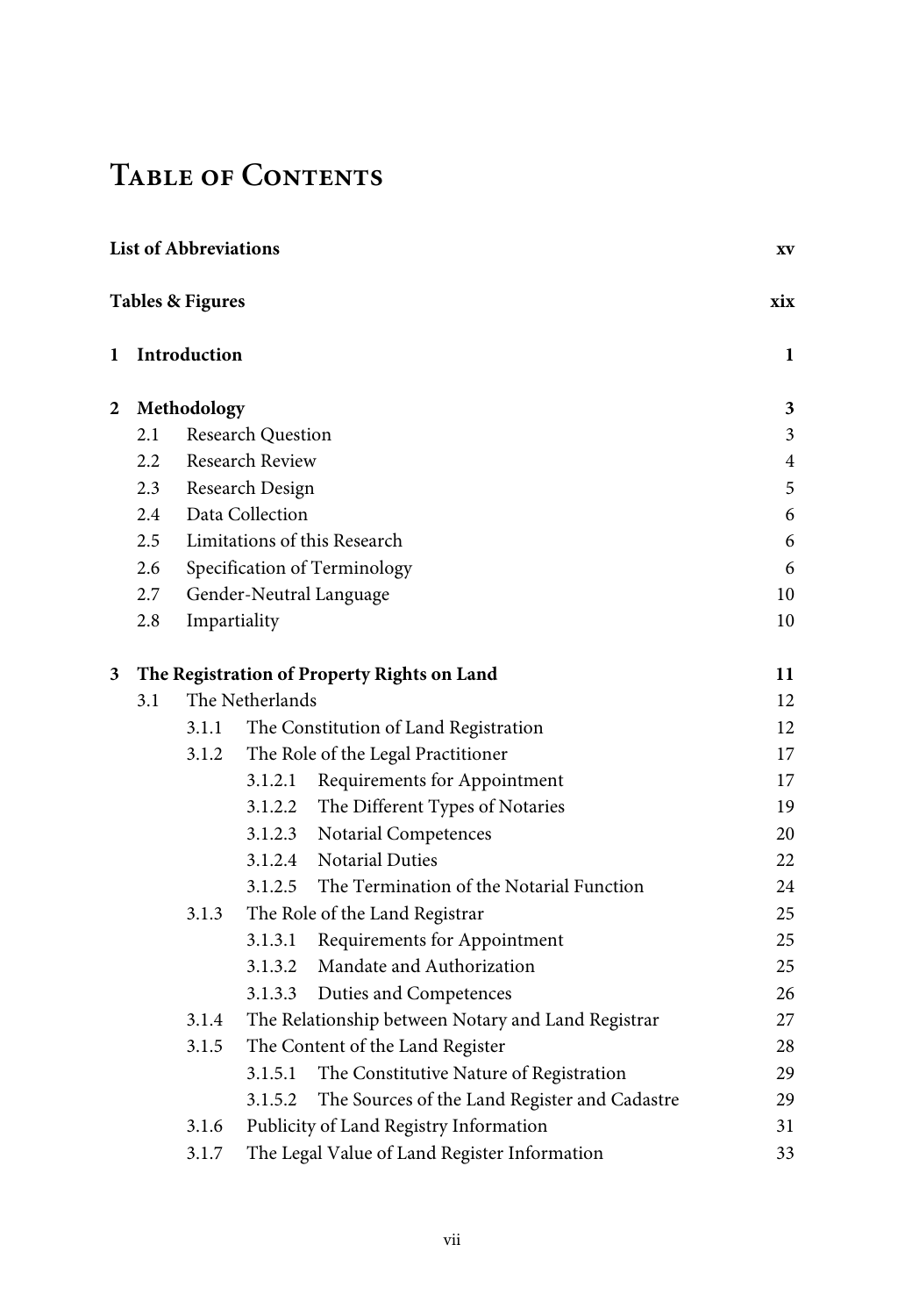|     |         | 3.1.7.1 | The Third Party Protection Mechanism                            | 33 |
|-----|---------|---------|-----------------------------------------------------------------|----|
|     | 3.1.8   |         | The Process of Transferring a Plot of Land in a Purely National |    |
|     |         | Case    |                                                                 | 36 |
|     |         | 3.1.8.1 | The Contract of Sale                                            | 36 |
|     |         | 3.1.8.2 | The Drawing up of the Notarial Deed                             | 41 |
|     |         | 3.1.8.3 | The Submission of the Deed to the Land                          |    |
|     |         |         | Registry                                                        | 47 |
|     |         | 3.1.8.4 | The Proof of Registration                                       | 49 |
|     | 3.1.9   |         | The Object of Transfer - Where is the "Boundary"?               | 51 |
|     |         |         | 3.1.9.1 The Determination of Cadastral Boundaries               | 51 |
|     |         |         | 3.1.9.2 Ex Ante and Ex Post Surveying                           | 52 |
|     |         | 3.1.9.3 | Preliminary Cadastral Boundaries and Administrative             |    |
|     |         |         | Boundaries                                                      | 53 |
|     |         | 3.1.9.4 | Comparing the Cadastral Boundary to the Legal                   |    |
|     |         |         | Boundary                                                        | 54 |
|     |         | 3.1.9.5 | The (Im-)Possibility of Reconstructing the Legal                |    |
|     |         |         | Boundary                                                        | 55 |
|     |         | 3.1.9.6 | The Role of Prescription in Defining the Object of              |    |
|     |         |         | Transfer                                                        | 56 |
|     |         |         | 3.1.10 Digitalization of Land Registration                      | 57 |
|     |         |         | 3.1.11 The Approach to Cross-Border Transfers of Land           | 59 |
|     |         |         | 3.1.11.1 The Viewpoint of the Notary                            | 59 |
|     |         |         | 3.1.11.2 The Viewpoint of the Land Registrar                    | 60 |
| 3.2 | Germany |         |                                                                 | 61 |
|     | 3.2.1   |         | The Constitution of Land Registration                           | 61 |
|     |         | 3.2.1.1 | The Land Registry                                               | 61 |
|     |         | 3.2.1.2 | The Cadastral Authority                                         | 69 |
|     |         |         | 3.2.1.3 Separated but Interconnected                            | 74 |
|     | 3.2.2   |         | The Role of the Legal Practitioner                              | 76 |
|     |         | 3.2.2.1 | The Different Types of Notaries                                 | 77 |
|     |         |         | 3.2.2.2 Requirements for Appointment                            | 78 |
|     |         | 3.2.2.3 | Specific Requirements for the Appointment as                    |    |
|     |         |         | Nurnotar                                                        | 82 |
|     |         | 3.2.2.4 | Specific Requirements for the Appointment as                    |    |
|     |         |         | Anwaltnotar                                                     | 83 |
|     |         | 3.2.2.5 | Notarial Competences                                            | 83 |
|     |         | 3.2.2.6 | Notarial Competences in the Light of Public Notarial            |    |
|     |         |         | Acts ("Beurkundungen") and Safekeeping                          |    |
|     |         |         | ("Verwahrungen")                                                | 89 |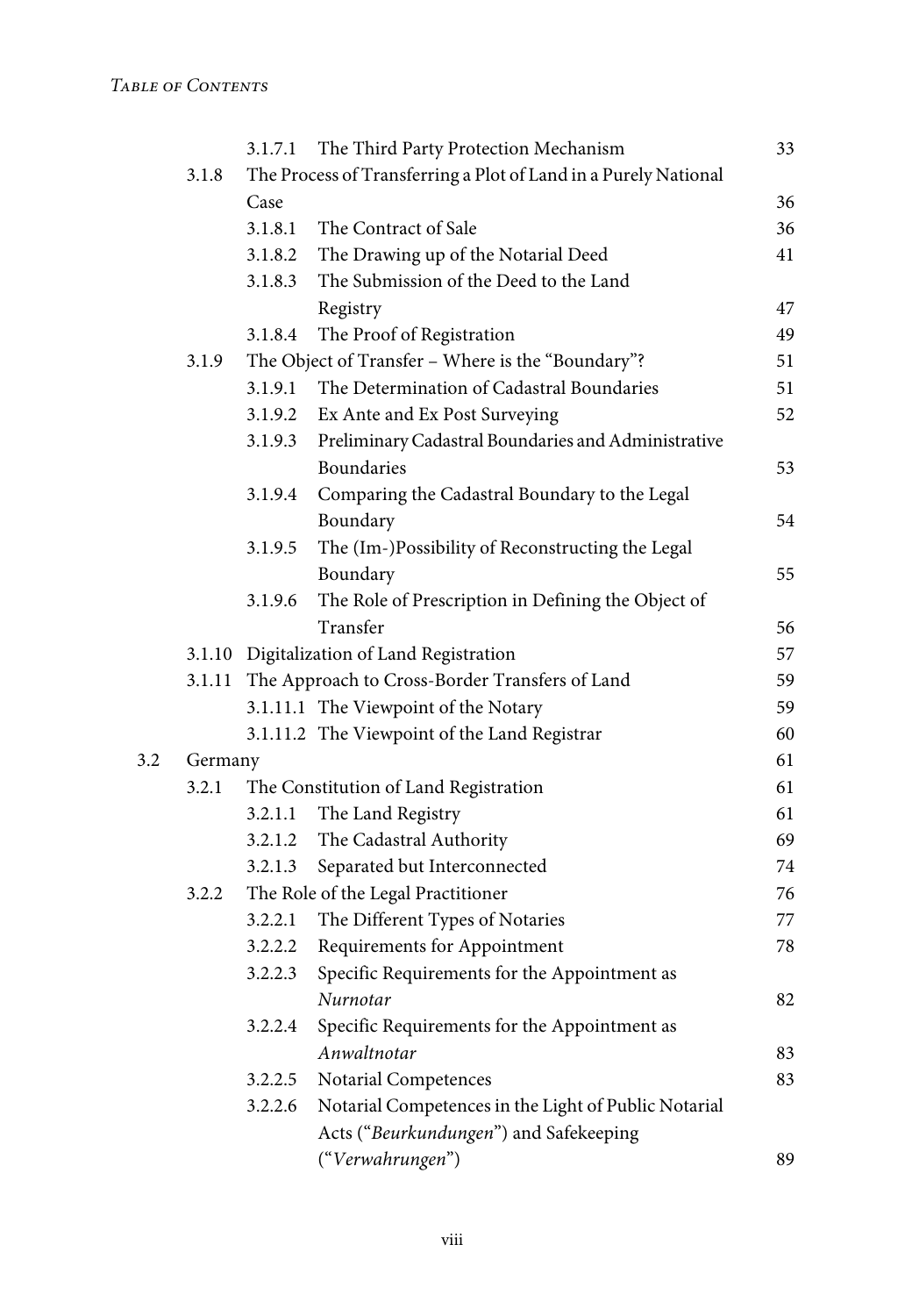|     |         | 3.2.2.7 | <b>Notarial Duties</b>                                          | 90  |
|-----|---------|---------|-----------------------------------------------------------------|-----|
|     |         | 3.2.2.8 | The Termination of the Notarial Function                        | 96  |
|     | 3.2.3   |         | The Role of the Land Registrar                                  | 97  |
|     |         | 3.2.3.1 | Requirements for Appointment                                    | 98  |
|     |         | 3.2.3.2 | Duties and Competences                                          | 99  |
|     | 3.2.4   |         | The Relationship between Notary and Land Registrar              | 100 |
|     | 3.2.5   |         | The Content of the Land Register                                | 101 |
|     | 3.2.6   |         | The Legal Value of Land Register Information                    | 102 |
|     | 3.2.7   |         | Publicity of Land Register Information                          | 108 |
|     | 3.2.8   |         | The Process of Transferring a Plot of Land in a Purely National |     |
|     |         | Case    |                                                                 | 116 |
|     |         | 3.2.8.1 | The Contract of Sale                                            | 117 |
|     |         | 3.2.8.2 | The Drawing up of the Notarial Deed of Transfer                 |     |
|     |         |         | ("Auflassung")                                                  | 121 |
|     |         | 3.2.8.3 | The Submission of the Deed to the Land                          |     |
|     |         |         | Registry                                                        | 127 |
|     |         | 3.2.8.4 | The Proof of Registration                                       | 131 |
|     | 3.2.9   |         | The Object of Transfer - Where is the "Boundary"?               | 131 |
|     |         | 3.2.9.1 | The Determination of Cadastral Boundaries                       | 135 |
|     |         | 3.2.9.2 | The Role of Prescription in Defining the Object of              |     |
|     |         |         | Transfer                                                        | 143 |
|     | 3.2.10  |         | Digitalization of Land Registration                             | 147 |
|     |         |         | 3.2.10.1 The Land Registry                                      | 148 |
|     |         |         | 3.2.10.2 The Cadastral Authority                                | 151 |
|     | 3.2.11  |         | The Approach to Cross-Border Transfers of Land                  | 151 |
|     |         |         | 3.2.11.1 The Viewpoint of the Notary                            | 151 |
|     |         |         | 3.2.11.2 The Viewpoint of the Land Registrar                    | 154 |
| 3.3 | England |         |                                                                 | 155 |
|     | 3.3.1   |         | The Constitution of Land Registration                           | 155 |
|     |         | 3.3.1.1 | HM Land Registry                                                | 173 |
|     |         | 3.3.1.2 | The "Cadastre"                                                  | 184 |
|     | 3.3.2   |         | The Role of the Legal Practitioner                              | 186 |
|     |         | 3.3.2.1 | Solicitors                                                      | 190 |
|     |         |         | 3.3.2.2 Licensed Conveyancers                                   | 195 |
|     | 3.3.3   |         | The Role of the Land Registrar                                  | 198 |
|     |         | 3.3.3.1 | Requirements for Appointment                                    | 199 |
|     |         | 3.3.3.2 | Duties and Competence                                           | 200 |
|     |         | 3.3.3.3 | Authorization                                                   | 201 |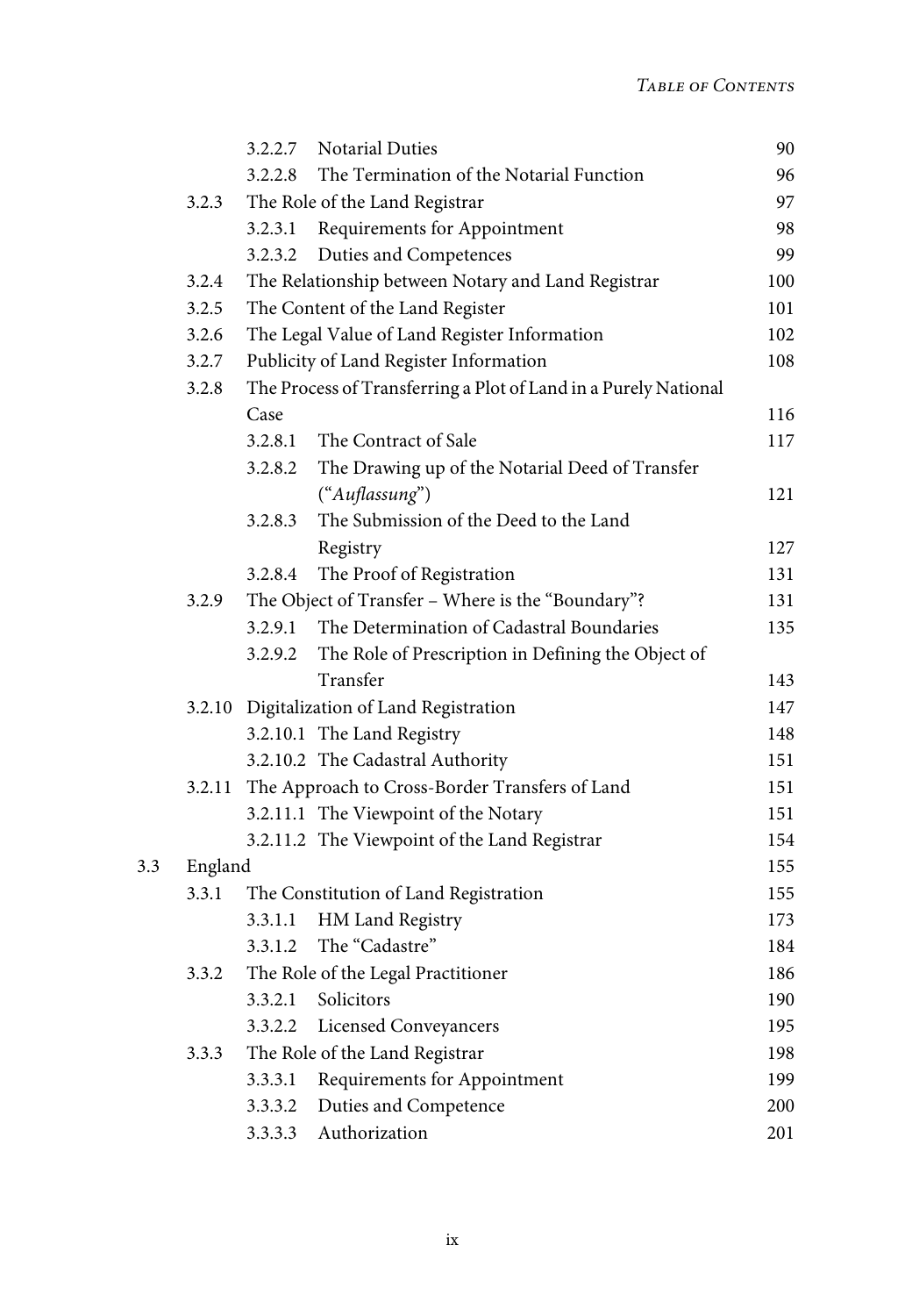|     | 3.3.4                                 | The Relationship between Legal Practitioners and Land |                                                                 |     |  |  |
|-----|---------------------------------------|-------------------------------------------------------|-----------------------------------------------------------------|-----|--|--|
|     |                                       | Registrars                                            |                                                                 |     |  |  |
|     | 3.3.5                                 | Publicity of Land Registry Information                |                                                                 |     |  |  |
|     | 3.3.6                                 | The Content of the Land Register                      |                                                                 |     |  |  |
|     |                                       | 3.3.6.1                                               | Legal Estates                                                   | 206 |  |  |
|     |                                       | 3.3.6.2                                               | Interests and Charges that Enjoy Protection only after          |     |  |  |
|     |                                       |                                                       | Registration ("Minor Interests")                                | 207 |  |  |
|     |                                       | 3.3.6.3                                               | Interests that "Are Created by a Disposition of an              |     |  |  |
|     |                                       |                                                       | Interest"                                                       | 211 |  |  |
|     |                                       | 3.3.6.4                                               | Unregistered Interests which Override First                     |     |  |  |
|     |                                       |                                                       | Registration/Registered Dispositions ("Overriding               |     |  |  |
|     |                                       |                                                       | Interests")                                                     | 211 |  |  |
|     |                                       | 3.3.6.5                                               | <b>Historical Documents</b>                                     | 215 |  |  |
|     | 3.3.7                                 |                                                       | The Process of Transferring a Plot of Land in a Purely National |     |  |  |
|     |                                       | Case                                                  |                                                                 | 216 |  |  |
|     |                                       | 3.3.7.1                                               | The Pre-Contractual Phase                                       | 217 |  |  |
|     |                                       | 3.3.7.2                                               | The Contract of Sale                                            | 223 |  |  |
|     |                                       | 3.3.7.3                                               | The Drawing up of the Deed of Transfer                          | 229 |  |  |
|     |                                       | 3.3.7.4                                               | The Submission of the Deed to the Land                          |     |  |  |
|     |                                       |                                                       | Registry                                                        | 232 |  |  |
|     |                                       | 3.3.7.5                                               | The Proof of Registration                                       | 235 |  |  |
|     | 3.3.8                                 |                                                       | The Legal Value of Land Registry Information                    | 235 |  |  |
|     |                                       | 3.3.8.1                                               | <b>First Registration</b>                                       | 235 |  |  |
|     |                                       | 3.3.8.2                                               | Registered Estate                                               | 236 |  |  |
|     | 3.3.9                                 | The Object of Transfer - Where is the "Boundary"?     |                                                                 |     |  |  |
|     |                                       | 3.3.9.1                                               | Determining New General Boundaries                              | 245 |  |  |
|     |                                       | 3.3.9.2                                               | Comparing the General Boundary to the Legal                     |     |  |  |
|     |                                       |                                                       | Boundary                                                        | 248 |  |  |
|     |                                       | 3.3.9.3                                               | The (Im-)Possibility of Reconstructing the Legal                |     |  |  |
|     |                                       |                                                       | Boundary                                                        | 250 |  |  |
|     |                                       | 3.3.9.4                                               | Boundary Dispute Resolution Mechanisms                          | 250 |  |  |
|     |                                       | 3.3.9.5                                               | The Role of Adverse Possession in Defining the Object           |     |  |  |
|     |                                       |                                                       | of Transfer                                                     | 252 |  |  |
|     |                                       |                                                       | 3.3.10 Digitalization of Land Registration                      | 262 |  |  |
|     |                                       |                                                       | 3.3.10.1 E-Conveyancing                                         | 264 |  |  |
|     | 3.3.11                                |                                                       | The Approach to Cross-Border Transfers of Land                  | 266 |  |  |
| 3.4 | <b>Comparative Conclusions</b><br>267 |                                                       |                                                                 |     |  |  |
|     | 3.4.1                                 | The Constitution of Land Registration<br>268          |                                                                 |     |  |  |
|     | 3.4.2                                 | The Role of the Legal Practitioner<br>271             |                                                                 |     |  |  |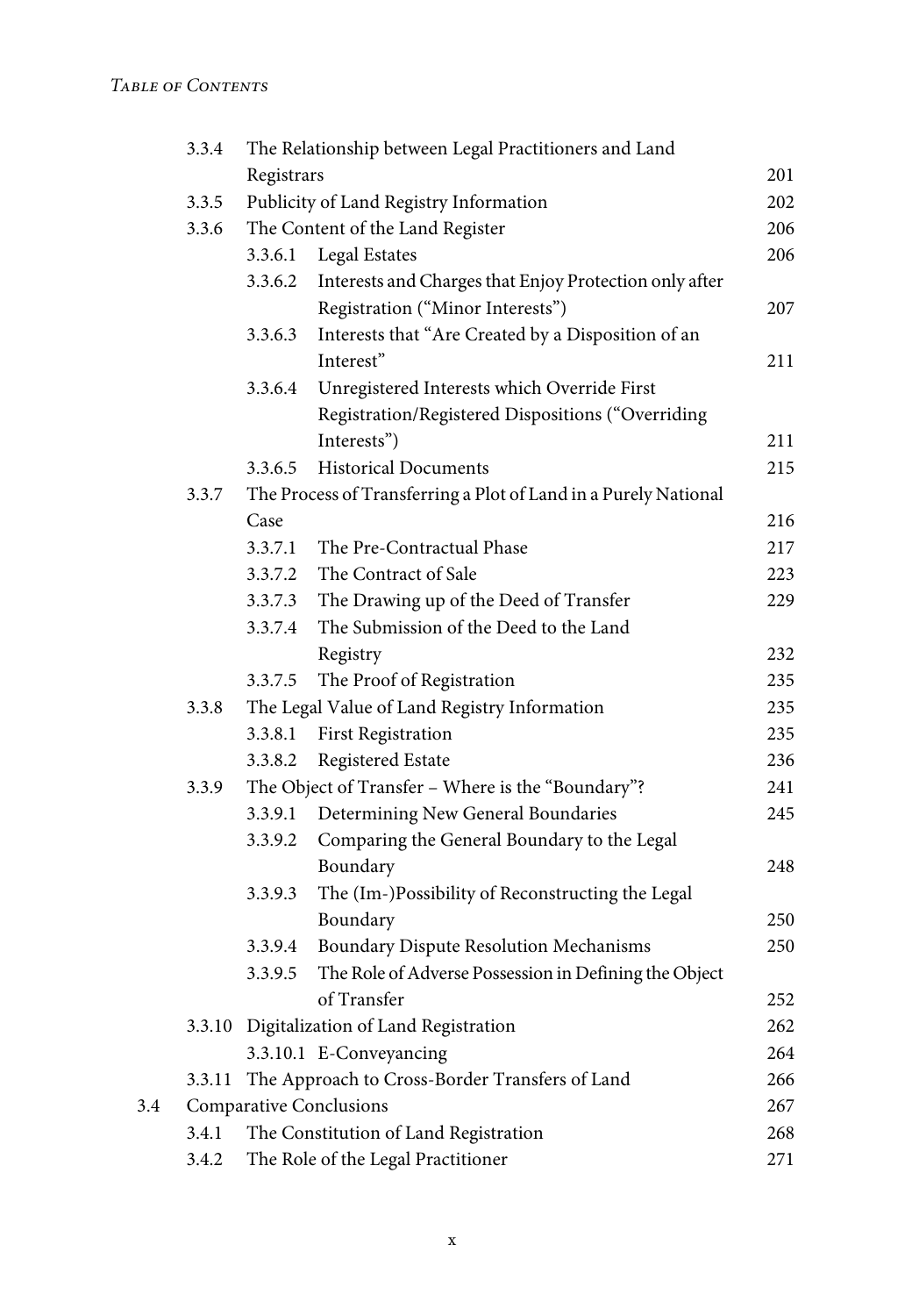|     |     | 3.4.3    | The Role of the Land Registrar                                   | 276 |
|-----|-----|----------|------------------------------------------------------------------|-----|
|     |     | 3.4.4    | The Relationship between Legal Practitioners and Land            |     |
|     |     |          | Registrars                                                       | 278 |
|     |     | 3.4.5    | The Content of the Land Register                                 | 279 |
|     |     | 3.4.6    | Publicity of Land Register and Cadastral Information             | 280 |
|     |     | 3.4.7    | The Legal Value of Land Register Information                     | 284 |
|     |     | 3.4.8    | The Process of Transferring a Plot of Land in a Purely National  |     |
|     |     |          | Case                                                             | 285 |
|     |     | 3.4.9    | The Object of Transfer - Where is the "Boundary"?                | 290 |
|     |     | 3.4.10   | Digitalization of Land Registration                              | 296 |
|     |     | 3.4.11   | The Approach to Cross-Border Transfer of Land                    | 298 |
| 4   |     |          | The Challenges Inherent in Cross-Border Real Estate Transactions | 299 |
|     | 4.1 |          | Identifying the Challenges of Cross-Border Transactions          | 300 |
|     |     | 4.1.1    | Administrative Challenges                                        | 303 |
|     |     | 4.1.2    | Cultural Challenges                                              | 307 |
|     |     | 4.1.3    | Legal Challenges                                                 | 307 |
|     |     | 4.1.4    | Technological Challenges                                         | 314 |
| 4.2 |     |          | The Application of Cross-border Challenges in National and       |     |
|     |     |          | <b>Cross-Border Transactions</b>                                 | 315 |
|     | 4.3 |          | The Desirability to Address these Challenges                     | 324 |
| 5   |     |          | The (European) State of Affairs                                  | 329 |
|     | 5.1 | Notaries |                                                                  | 332 |
|     |     | 5.1.1    | The International Union of Notaries ("UINL")                     | 333 |
|     |     | 5.1.2    | The Council of the Notariats of the European Union               |     |
|     |     |          | ("CNUE")                                                         | 335 |
|     |     |          | 5.1.2.1<br>The European Notarial Network ("ENN")                 | 336 |
|     |     |          | 5.1.2.2<br>The European Directory of Notaries                    | 339 |
|     |     |          | EUFides<br>5.1.2.3                                               | 343 |
|     |     |          | 5.1.2.4 Plan 2020                                                | 345 |
|     |     |          | 5.1.2.5<br><b>Buying Property in Europe</b>                      | 346 |
|     |     | 5.1.3    | <b>LEXUNION</b>                                                  | 347 |
|     | 5.2 |          | Land Registries & Cadastres                                      | 347 |
|     |     | 5.2.1    | The International Property Registries Association and            |     |
|     |     |          | International Centre of Registration Law                         |     |
|     |     |          | ("IPRA-CINDER")                                                  | 348 |
|     |     | 5.2.2    | The European Land Information Service ("EULIS")                  | 350 |
|     |     | 5.2.3    | The European Land Registry Association ("ELRA")                  | 353 |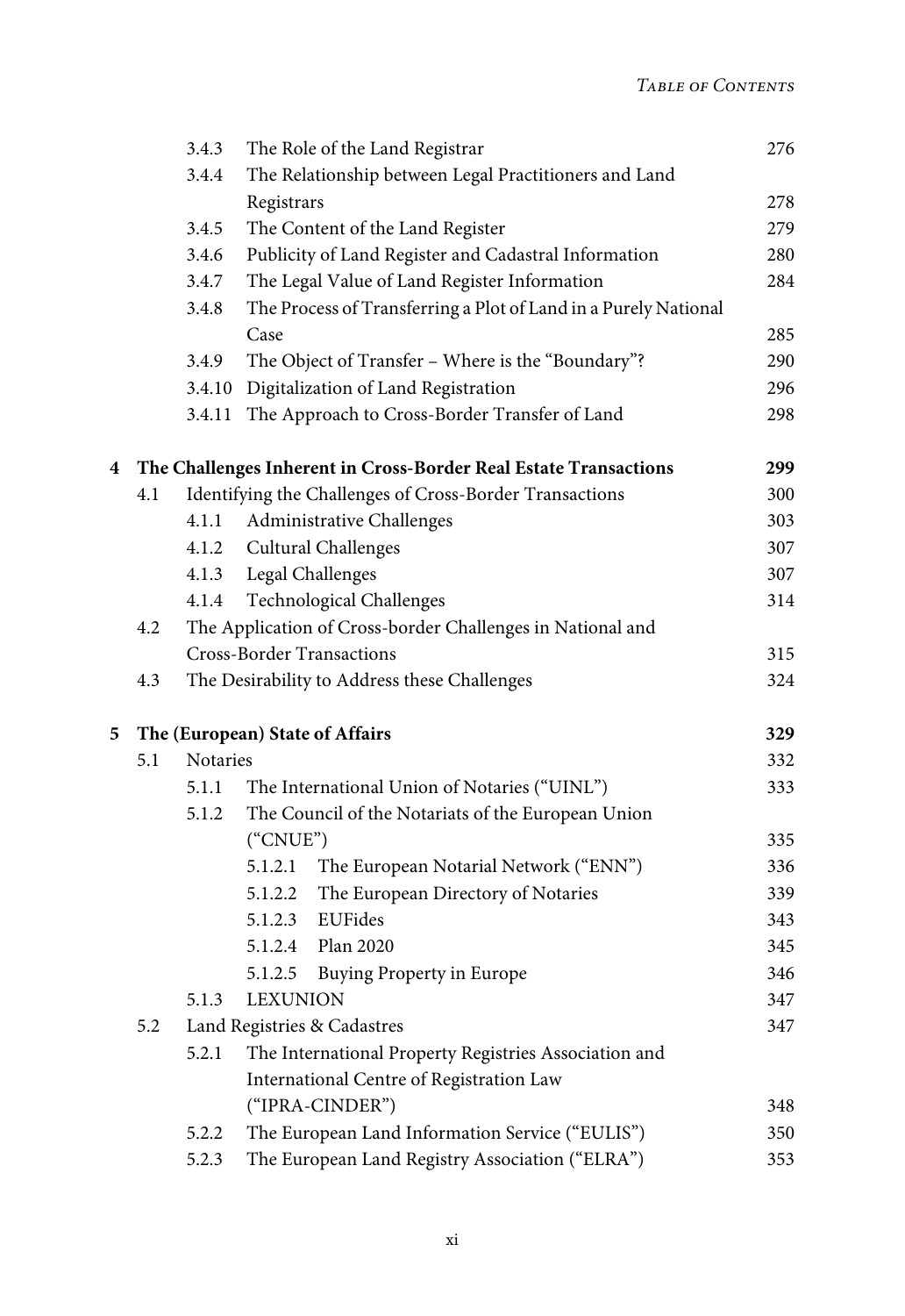|     |          | 5.2.3.1        | The European Land Registry Network ("ELRN")       | 354 |
|-----|----------|----------------|---------------------------------------------------|-----|
|     |          | 5.2.3.2        | Cross-Border Electronic Conveyancing              |     |
|     |          |                | ("CROBECO")                                       | 358 |
|     |          | 5.2.3.3        | The Interoperability Model for Land Registers     |     |
|     |          |                | ("IMOLA")                                         | 366 |
|     | 5.2.4    |                | A Common Vision for Cadastre and Land Registry in |     |
|     |          | Europe         |                                                   | 371 |
| 5.3 |          | European Union |                                                   | 372 |
|     | 5.3.1    |                | The e-Justice Portal                              | 372 |
|     |          | 5.3.1.1        | The European Judicial Network in Civil and        |     |
|     |          |                | Commercial Matters ("EJN")                        | 373 |
|     | 5.3.2    |                | e-Justice Communication via Online Data EXchange  |     |
|     |          | ("e-CODEX")    |                                                   | 375 |
|     | 5.3.3    |                | Land Registers Interconnection Project ("LRI")    | 376 |
| 5.4 |          |                | European Interest Groups                          | 379 |
| 5.5 |          |                | Other International Organizations                 | 380 |
|     | 5.5.1    |                | The United Nations                                | 381 |
|     |          | 5.5.1.1        | The UNECE Committee on Urban Development,         |     |
|     |          |                | Housing and Land Management                       | 381 |
|     |          | 5.5.1.2        | The United Nations' Food and Agriculture          |     |
|     |          |                | Organization ("FAO")                              | 382 |
|     | 5.5.2    | World Bank     |                                                   | 383 |
|     |          | 5.5.2.1        | Annual World Bank Conference on Land and          |     |
|     |          |                | Poverty                                           | 384 |
|     |          | 5.5.2.2        | Doing Business                                    | 384 |
|     |          | 5.5.2.3        | Land Governance Assessment Framework              |     |
|     |          |                | ("LGAF")                                          | 386 |
|     | 5.5.3    |                | International Federation of Surveyors ("FIG")     | 388 |
|     | 5.5.4    |                | The Land Portal Foundation                        | 391 |
| 5.6 | Academia |                |                                                   | 393 |
|     | 5.6.1    | EuroTitle      |                                                   | 394 |
| 5.7 |          |                | Providing Solutions to Cross-Border Challenges?   | 396 |
|     |          |                |                                                   | 408 |
|     |          |                |                                                   |     |

| 6 Facilitating Cross-Border Real Estate Transactions in Europe |                                                |                                                            |     |
|----------------------------------------------------------------|------------------------------------------------|------------------------------------------------------------|-----|
| 6.1                                                            | Going the Full Distance - The Rise of EUCALARY |                                                            | 411 |
|                                                                | 6.1.1                                          | Creation of a Centralized European Cadastral Authority and |     |
|                                                                |                                                | Land Registry                                              | 411 |